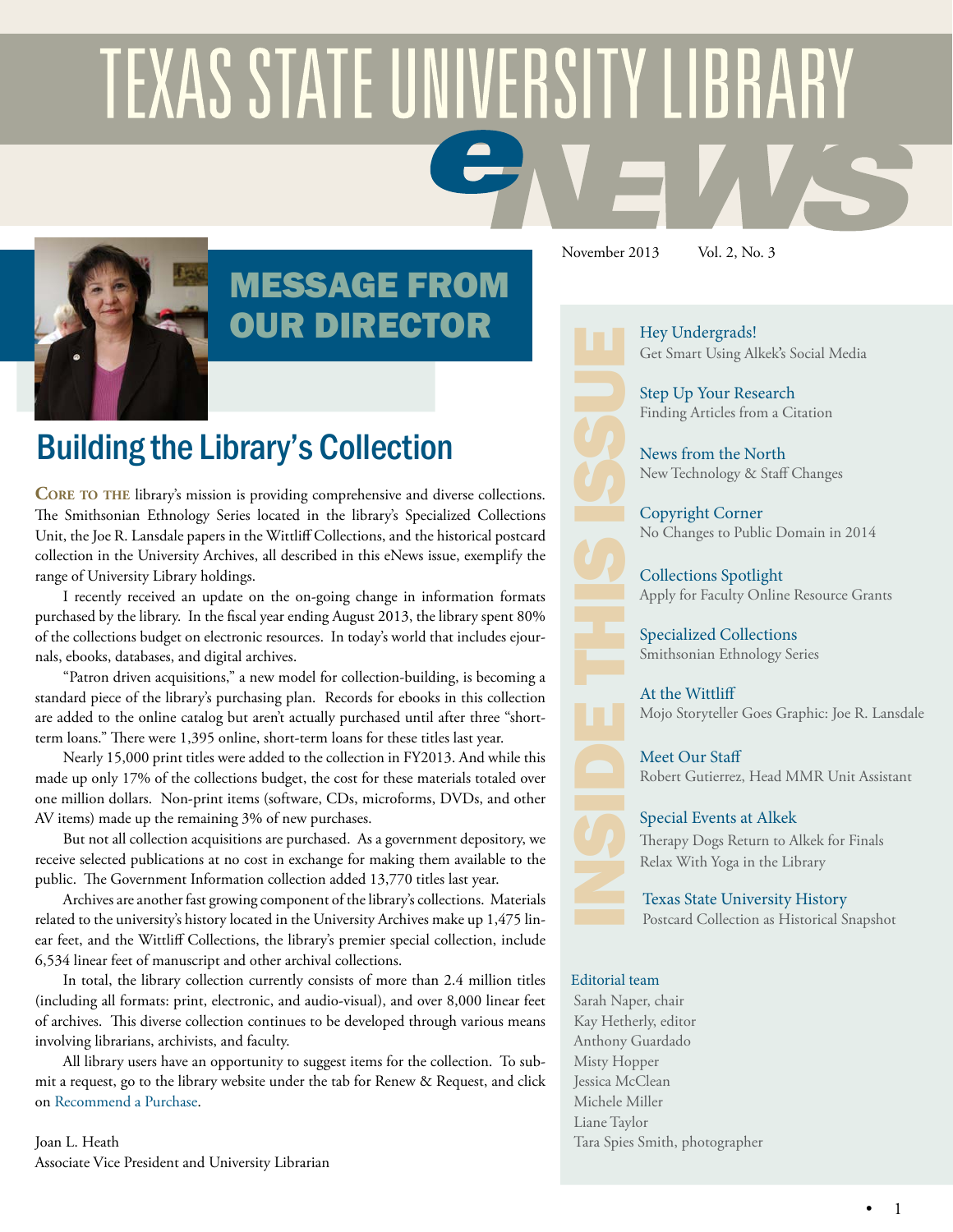# HEY UNDERGRADS!

 *by Jessica McClean*

<span id="page-1-0"></span>

# **Get Smart Using Alkek's Social Media**

**READING THIS NEWSLETTER** every month puts you on the forefront of Alkek Library news, events, research tips, and history. But are you also keeping up with the library on other platforms?

Valuable information about library hours, policies, events, and other updates are sent out at least once a month via mass email. Those emails come from the Vice President of Information Technology's office—the sender of the email will read "VPIT."

To go a little more in-depth, try one of the library's blogs. Go to *[Alkek Library News](http://alkeklibrary.wp.txstate.edu/) [& Research Tips](http://alkeklibrary.wp.txstate.edu/)* for—you guessed it—library news and research tips. Or for subject-specific postings, try *[Art & Design Inforama](http://artinforama.blogspot.com/)*, *[Bag of Tricks Business Librarian](http://charallan.blogspot.com/)*, or *[Copyright](http://copyrightroundup.wordpress.com/)*  *[Roundup](http://copyrightroundup.wordpress.com/)*. Share your comments to let us know what other topics you'd like to see covered in the blogs.

Did you know that Alkek Library was named #34 in the [top 100 Most Social Media](http://librarysciencelist.com/100-most-social-media-friendly-college-university-libraries/) [Friendly College & University Libraries for](http://librarysciencelist.com/100-most-social-media-friendly-college-university-libraries/) [2013](http://librarysciencelist.com/100-most-social-media-friendly-college-university-libraries/)? The [library's Facebook page](http://www.facebook.com/pages/Albert-B-Alkek-Library-Texas-State-University-San-Marcos/27145383124) was specifically singled out as a great resource—"like" the page for timely updates and reminders, as well as interesting links, featured catalog items, and research tips. For more links and updates, follow [Alkek Library on Twitter](https://twitter.com/alkeklibrary).

But don't stop there! Subscribe to the [library's YouTube channel](http://www.youtube.com/alkeklibrary) to keep up with new videos created by librarians on topics such as using the Reference collection and navigating different databases. Look at [Flickr](http://www.flickr.com/photos/alkeklibrary/) for



Find more great student photos on our Flickr site

photographs taken on Library Snapshot Day and at other library events. And last but not least, visit th[e Alkek Library Pinterest page](http://www.pinterest.com/alkeklibrary/) to find useful web resources curated by the librarians, as well as updates on new books added to the Leisure Reading, Graphic Novel, and other collections.

As always, please give us your feedback on how well we are communicating with you—we want to start a conversation!



<span id="page-1-1"></span>STEP UP YOUR RESEARCH

 *by Lisa Ancelet*

# Tools for Finding Articles from a Citation Manuel Reference and Instruction Staff

**SOMETIMES WHEN CONDUCTING** research or reading an article, you come across a reference to another article or study worth investigating. You may ask yourself, "How can I find this article, study, or other data?"

Well, if the author has cited the source properly, usually it's easy to figure out if the library provides access to it. First, you need to determine the type of resource by looking at the citation. If it was published in an academic journal, you'll see something like this:

Kavanagh, K., Absalom, K., Beil, W., & Schliessmann, L. (1999). Connecting and becoming culturally competent: A Lakota example. *Advances in Nursing Science, 21*, 9-31. Retrieved March 26, 2001 from ProQuest/Nursing Journals database.

The library subscribes to thousands of journals, and the easiest way to determine if we have access to a particular journal is by using the [Periodical List](http://atoz.ebsco.com/Search/tsusm?lang=en&lang.menu=en&lang.subject=en). You can find a link to the Periodical List under Quick Links on the [library homepage o](http://www.library.txstate.edu/)r by using the Periodicals tab on the main search box. To find the article listed in the citation above, you need to enter the journal title (not the article title), *Advances in Nursing Science,* into the search.

As the results show in the image below,

| Find: | Advances in Nursing Science |                                         |                                                                       | Search                                                            |
|-------|-----------------------------|-----------------------------------------|-----------------------------------------------------------------------|-------------------------------------------------------------------|
|       |                             | Title Name C ISSN/ISBN                  |                                                                       |                                                                   |
|       | C Contains                  |                                         | C Begins With G Exact Match                                           |                                                                   |
|       | G All Titles                | <b>C</b> Books Only                     |                                                                       |                                                                   |
|       |                             |                                         |                                                                       | Titles where title name contains 'advances in nursing science': 1 |
|       |                             | <b>ANS: Advances in Nursing Science</b> |                                                                       |                                                                   |
|       | CINAHL Complete 1999 - 2005 |                                         |                                                                       |                                                                   |
|       |                             |                                         | LWW Nursing and Health Professions Premier Collection 1995 to present |                                                                   |
|       | Resource Type: Journal      |                                         |                                                                       |                                                                   |
|       |                             | ISSN: 0161-9268 Online ISSN: 1550-5014  |                                                                       |                                                                   |



this journal is available online from two different databases: CINAHL Complete from 1999 - 2005 and LWW Nursing and Health Professions Premier Collection from 1995 to the present. Both of these sources will have the full-text of the article online because the dates listed in the results include the 1999 volume. By clicking on either of the links, you will be taken to the database. Once there, you can "search within publication" for the article title.

Sometimes the study is part of a research project funded by the Federal Government or another entity and may not be published in an academic journal. If it is part of a government funded project, it may be available to everyone free of charge. Usually, you can find these by using [Google Scholar](http://catalog.library.txstate.edu/search~S1%3F/jDatabases%2Bg/jdatabases%2Bg/1%252C1%252C24%252CB/eresource%26FF%3Djdatabases%2Bg%2616%252C%252C24).

Tracking down a citation can be a challenge, but if ever you have difficulty locating the source, you can always use [Ask a Librarian](http://askalibrarian.library.txstate.edu/). The librarians are here to help.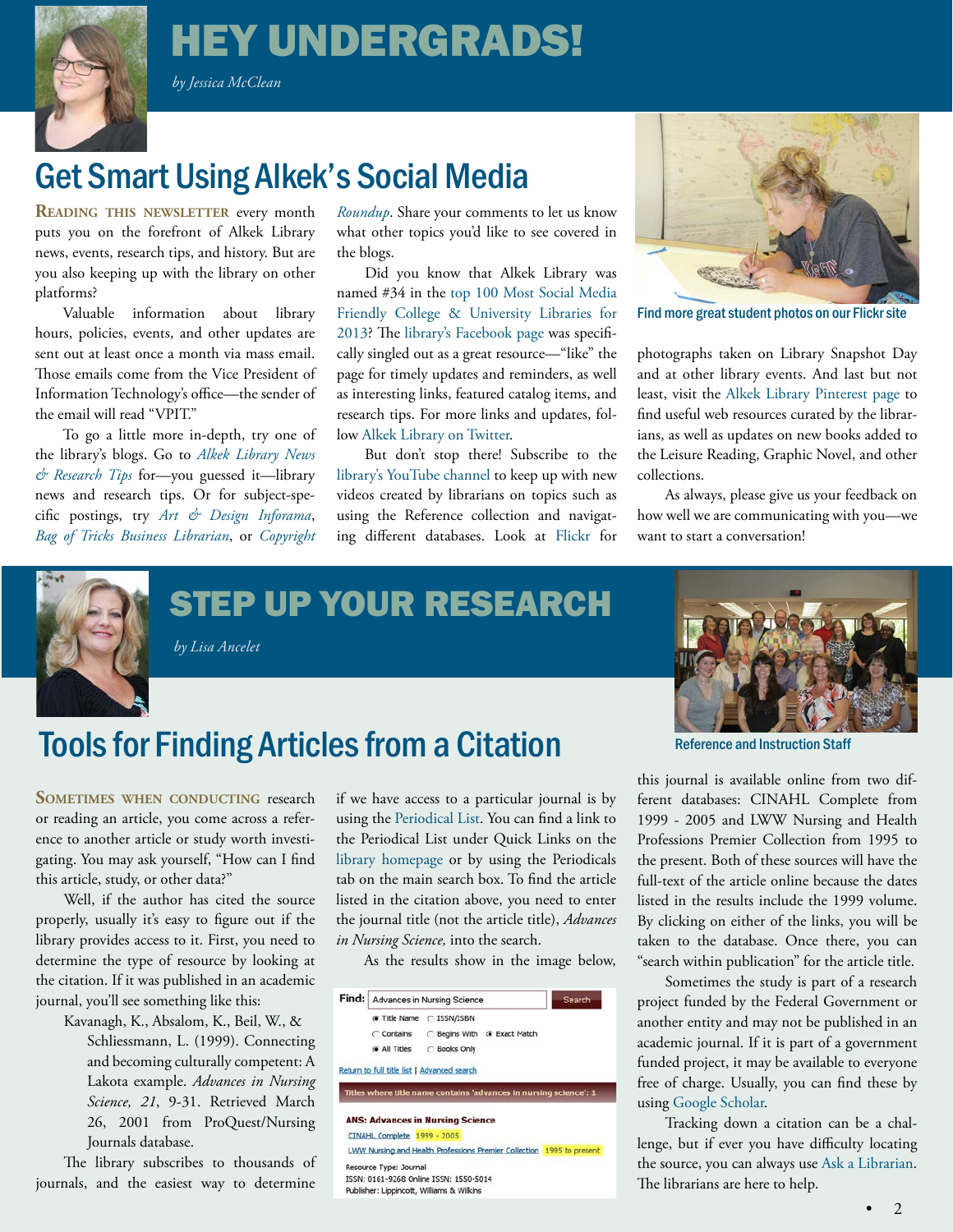#### <span id="page-2-0"></span>NEWS FROM THE NORTH

 *by Anthony Guardado*



Round Rock Library Services Staff

#### Things They Are a-Changin' (Apologies Mr. Dylan)

**The more things** change, the more we try to improve our services.

One of the newest pieces of technology we have acquired is a large interactive display screen that will help us with library instruction sessions. Students who come to our location for an information literacy session will have the opportunity to experience our Sharp Aquos 80- inch TV, which acts as a very large monitor that responds to touch. It will allow librarians and students and even an occasional member of the faculty to interact with the board, all while learning research techniques and procedures. What a wonderful way to learn.

Another change is that our evening librarian, Julie Chapa, has moved on to Round Rock Public Library as Adult Services Librarian. Julie was with us at the Round Rock Campus for



over three years, helping members of the Texas State community at Round Rock with research and other library-related needs. Prior to her time at the Round Rock Campus, Julie was employed at Alkek Library where she served as the Evening Reference Assistant going back to 2008. We wish her all the best and congratulate her on her bright future. She will be missed.

We are in the process of hiring a new evening librarian. Hopefully, we will have someone in place by the beginning of the spring 2014 semester as we continue in our attempts to bring you quality assistance.

#### RRC Library Services. Come in and find out more.



#### <span id="page-2-1"></span>COPYRIGHT CORNER

 *by Brad Nichols*

# **COPYRIGHT CORNER**<br>
For Brad Nichols<br>
For Brad Nichols<br>
What Will Enter the Public Domain in 2014? Absolutely Nothing.<br>
PUBLIC DOMAIN REFERS to the body of With these extensions, we won't see any new<br>
works that are not su

**Public domain refers** to the body of works that are not subject to copyright or other intellectual property protection or those with expired protection. The public domain is a rich resource to draw on for inspiration and as a basis for creating new works, both visual and textual.

With the passage of time, the public domain has grown as more works enter once their copyright protection has expired, especially up until 1976. In that year, U.S. Copyright law was changed to extend copyright protection by a number of years and again in 1998 when another extension was granted. With these extensions, we won't see any new works enter the public domain until 2019.

A website called [Open Culture](http://www.openculture.com/2013/03/what_didnt_enter_the_public_domain_in_2013.html) lists the works that would have entered the public domain this year but for the extensions granted by Congress. An [article](http://www.theatlantic.com/technology/archive/2013/07/the-hole-in-our-collective-memory-how-copyright-made-mid-century-books-vanish/278209/) from *The Atlantic Magazine* noted this summer how overextended copyright terms have robbed our culture of mid-twentieth century works, resulting in a "hole in our collective memories." This useful [chart f](http://copyright.cornell.edu/resources/publicdomain.cfm)rom Cornell University and this [slider](http://librarycopyright.net/resources/digitalslider/) from the American Library Association provide summaries of when the copyright will expire on various types of works.

Public Domain Day recognizes the fact that no new materials are currently entering the public domain. It also questions whether current lengthy copyright terms serve the best interest of the public and copyright holders. Public Domain Day is the first of January every year. In January 2014, the library will honor this day by hosting a discussion of public domain issues. Watch the [library website](http://www.library.txstate.edu/) for more news of the event.

If you have questions about public domain materials or resources, please contact the University Copyright Office at 245-2288.

#### Please contact [Brad Nichols](mailto:jbn16%40txstate.edu?subject=) with any copyright related questions you may have.

Take a look at the [Fall 2013 Copyright Digest](http://lgdata.s3-website-us-east-1.amazonaws.com/docs/1680/943419/Intellectual_Property_News_Digest_Fall_2013.pdf) from the University Copyright Office. The Digest provides links to a number of the most important copyright and technology developments that have occurred over the past few months.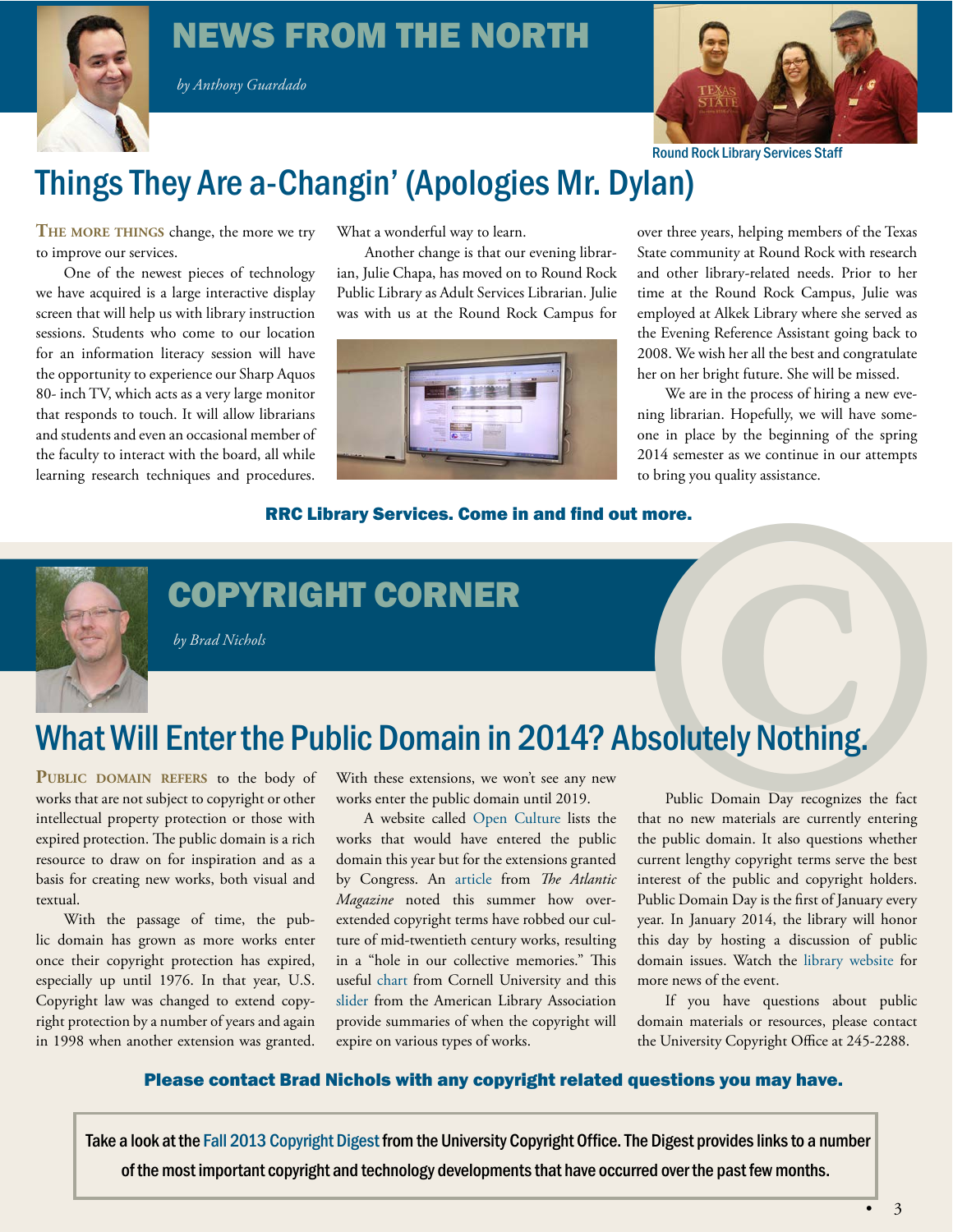#### <span id="page-3-0"></span>COLLECTIONS SPOTLIGHT

 *by Liane Taylor*

•

•

#### Apply for Faculty Online Resource Grants, December to February

**The library is** pleased to offer faculty Online Resource Grants for the fourth consecutive year. This academic year, we will have at least \$160,000 available.

Grant proposals will be accepted following the opening announcement in December and will run through mid-February. This grant enables the purchase of larger one-time online resources no one department can easily afford with its library allocation. Last year, the grant funded the purchase of [seven resources](https://digital.library.txstate.edu/bitstream/handle/10877/4522/Library%20eNews%20SpringFinals%202013.pdf), spanning across many disciplines. The grant review committee consists of two members of the Library Committee, two previous recipients, and two librarians.

One-time purchases typically include but are not limited to primary source databases, journal backfile collections, ebook collections, and audio or streaming media collections. Many possibilities are listed on our [resource](http://alkek.library.txstate.edu/ref/refdesk/grant_login.html) [page](http://alkek.library.txstate.edu/ref/refdesk/grant_login.html). Contact [Paivi Rentz](mailto:pr11%40txstate.edu?subject=), Head Acquisitions librarian, for pricing of any products outside this list. Acquisitions will verify eligibility and pricing, and can set up trials as needed.

#### **FEATURED DATABASE: [NBC Learn](http://catalog.library.txstate.edu/record%3De1000804~S1a)**

14,000 + short clips from historic news reports, current events stories, and primary source documents



**SPECIALIZED COLLECTIONS** 

<span id="page-3-1"></span> *by Megan Ballengee*

#### Music, Pottery, Dance, and More in Smithsonian Ethnology Series

**Having <sup>a</sup> collection** of 1.5 million documents can make materials a little difficult to find, or to realize they exist in the first place! Recently, library staff in Government Information discovered a series by The Smithsonian Institution.

The fascinating Bureau of Ethnology series captures music, history, linguistics, anthropology, and geological finds of North and South American people and lands beginning in the 1880s. Researchers in numerous departments on campus may be interested in the series with titles ranging from *[Bibliography of the Eskimo](http://catalog.library.txstate.edu/search~S1%3F/XBibliography%2Bof%2Bthe%2BEskimo%2BLanguage%2B%26m%3D%26SORT%3DD%26searchscope%3D1/XBibliography%2Bof%2Bthe%2BEskimo%2BLanguage%2B%26m%3D%26SORT%3DD%26searchscope%3D1%26SUBKEY%3DBibliography%2Bof%2Bthe%2BEskimo%2BLanguage%2B/1%252C6%252C6%252CB/frameset%26FF%3DXBibliography%2Bof%2Bthe%2BEskimo%2BLanguage%2B%26m%3D%26SORT%3DD%26searchscope%3D1%261%252C1%252C) [Language](http://catalog.library.txstate.edu/search~S1%3F/XBibliography%2Bof%2Bthe%2BEskimo%2BLanguage%2B%26m%3D%26SORT%3DD%26searchscope%3D1/XBibliography%2Bof%2Bthe%2BEskimo%2BLanguage%2B%26m%3D%26SORT%3DD%26searchscope%3D1%26SUBKEY%3DBibliography%2Bof%2Bthe%2BEskimo%2BLanguage%2B/1%252C6%252C6%252CB/frameset%26FF%3DXBibliography%2Bof%2Bthe%2BEskimo%2BLanguage%2B%26m%3D%26SORT%3DD%26searchscope%3D1%261%252C1%252C)* (1887) to *[Early Man in South America](http://catalog.library.txstate.edu/search~S1%3F/XEarly%2BMan%2Bin%2BSouth%2BAmerica%2B%26searchscope%3D1%26SORT%3DDZ/XEarly%2BMan%2Bin%2BSouth%2BAmerica%2B%26searchscope%3D1%26SORT%3DDZ%26extended%3D0%26SUBKEY%3DEarly%2BMan%2Bin%2BSouth%2BAmerica%2B/1%252C10%252C10%252CB/frameset%26FF%3DXEarly%2BMan%2Bin%2BSouth%2BAmerica%2B%26searchscope%3D1%26SORT%3DDZ%261%252C1%252C)* (1912) to *[Northern Ute Music](http://catalog.library.txstate.edu/search~S1%3F/XNorthern%2BUte%2BMusic%2B%26searchscope%3D1%26SORT%3DDZ/XNorthern%2BUte%2BMusic%2B%26searchscope%3D1%26SORT%3DDZ%26extended%3D0%26SUBKEY%3DNorthern%2BUte%2BMusic%2B/1%252C3%252C3%252CB/frameset%26FF%3DXNorthern%2BUte%2BMusic%2B%26searchscope%3D1%26SORT%3DDZ%261%252C1%252C)* (1922), with accompanying hand-drawn maps of excavation sites, illustrations, sketches, and photographs.

Many books are devoted to archeological finds, including conditions of skeletal remains, clay pottery, and textile fabrics. Others are explorers' journals, such as *[Journal of an](http://catalog.library.txstate.edu/record%3Db2441077) [Expedition to the Mauvaises Terres and the Upper](http://catalog.library.txstate.edu/record%3Db2441077) [Missouri in 1850](http://catalog.library.txstate.edu/record%3Db2441077)* by Thaddeus Culbertson. Speaking of an experience near a river, Culbertson writes, "Fortune favored me at this place, for as we descended the hill, I saw for the first time in my life, the cactus in bloom. It was a most agreeable surprise to find this unsightly

plant which is the great annoyance of moccasined voyageurs adorned with flowers of a fine straw color" (117-118).

Another ethnologist, Frances Densmore, cataloged and recorded Native American songs







Dance Pattern Illustration and Lame Dance Song Score, Northern Ute Music

and music throughout the United States. In *Northern Ute Music*, Densmore sketched dance patterns of tribe members, along with the musical score of songs and an analysis of melodic structure. In notes, he carefully captures details about the rehearsal of each particular dance, what happens when a dancer is unable to continue dancing, and the dress and accessories worn by participants.

The materials in this series can be found in the [Alkek Library catalog,](http://catalog.library.txstate.edu/) and they are located on the 4th floor in the Government Information Collection. Find more information at the [National Anthropological Archives](http://www.nmnh.si.edu/naa/) or the [Smithsonian Online Catalog](http://siris.si.edu/).



Mountain Chief and Frances Densmore, Ethnologist, March 1916, Smithsonian Archives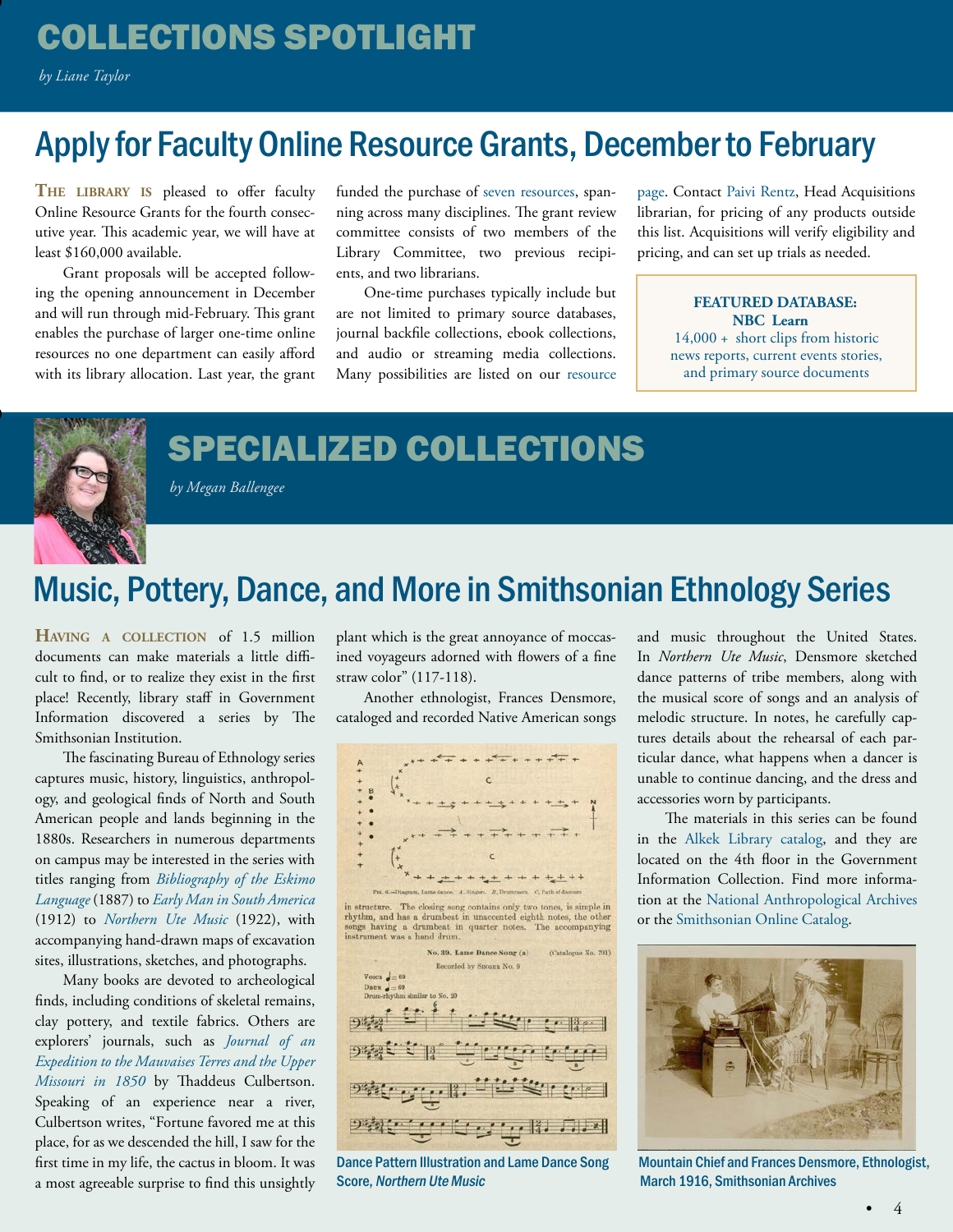

#### <span id="page-4-0"></span>AT THE WITTLIFF

 *by Maggie DeBrecht*



#### From the Archives: Mojo storyteller Joe R. Lansdale Goes Graphic

**If after reading** a story you are left horrified and brimming with suspense, yet full of laughter, then you may be a fortunate victim of the writings of champion mojo storyteller [Joe](http://www.joerlansdale.com/) [R. Lansdale,](http://www.joerlansdale.com/) a man who once convinced a fan that "Lonesome" Joe Lansdale "pens his books in blood, 'cause ink is for wimps."

Master of the short story, and an award-winning writer of horror, science fiction, westerns, and mysteries, Lansdale has conquered multiple genres and formats, authoring over 30 novels and countless short stories. Even though Lansdale's writing needs no help infiltrating the reader's imagination, his work lends itself easily to the world of graphic novels.

Located amon[g Lansdale's papers h](http://www.thewittliffcollections.txstate.edu/research/a-z/lansdale.html)oused at the Wittliff Collections are scripts, art, and correspondence related to his graphic novel work. Lansdale has contributed to multiple



Cover design from Dark Horse Comics for Lansdale's Dead in the West #1, 1993, Timothy Truman.



Storyboard sketch for page 15 of Lansdale's Dead in the West #1, © 1992-93, by Jack Jackson

horror magazines, graphic novels, and comic books, such as *[Blood and Shadows](http://www.fright.com/edge/Blood%26Shadows.htm)*, *[Marvel](http://marvel.com/comics/issue/17606/marvel_adventures_fantastic_four_2005_32) [Adventures: Fantastic Four #32](http://marvel.com/comics/issue/17606/marvel_adventures_fantastic_four_2005_32)*, and *[Conan](http://www.blackgate.com/conan-songs-of-the-dead/) [and the Songs of the Dead](http://www.blackgate.com/conan-songs-of-the-dead/)*. With drawings by artist Timothy Truman and story by Lansdale, together they recreated [Jonah Hex](http://www.fright.com/edge/JonahHex.htm) in the western-horror genre for a graphic novel series about the gun-slinging bounty hunter, complete with zombie attacks.

Lansdale's own zombie western, *[Dead in](http://billwardwriter.com/dead-in-the-west-review/)  [the West](http://billwardwriter.com/dead-in-the-west-review/)*, was readily converted into a graphic novel. Neal Barrett, Jr. adapted the story, Truman created the cover, and writer and illustrator [Jack Jackson](http://www.thewittliffcollections.txstate.edu/research/a-z/Jackson.html), who also donated a collection of his work to the Wittliff, designed the story panels.

[A star in his genres,](http://www.denofgeek.us/books-comics/joe-r-lansdale/167279/joe-r-lansdale-interview-the-thicket-and-beyond) Lansdale counts among his many awards eight Bram Stokers, one Edgar, and the Horror Writers Association Award for Lifetime Achievement. In addition to his fiction, Lansdale has contributed to magazines, television, and film, including

*[Christmas with the Dead](http://forcedviewing.com/2013/10/15/christmas-with-the-dead-movie-review-by-john-bruni/)*, and the cult-classic *[Bubba Ho-Tep](http://www.imdb.com/title/tt0281686/)*, which is based on a story from *[Sanctified and Chicken Fried](http://www.thewittliffcollections.txstate.edu/book-series/sanctified.html)* published in the Wittliff's Southwestern Writers series.

In September, Lansdale published his newest novel, *[The Thicket](http://www.joerlansdale.com/thicket.html)*, and he has recently been on the set of the film adaptation of his novel *[Cold in July](http://dailygrindhouse.com/thewire/movies-excited-about-cold-july-2014/)* with Michael C. Hall, Don Johnson, Vinessa Shaw, and [Sam Shepard](http://www.thewittliffcollections.txstate.edu/exhibitions-events/online/shepard.html), who is portraying Ben Russel. Keep up with Joe on [Facebook](https://www.facebook.com/JoeRLansdale) and at [www.joerlansdale.com.](http://www.joerlansdale.com/)

Joe R. Lansdale began donating his archive to the Wittliff in 1992, and he generously continues to add to his eclectic collection. [Make a](http://www.thewittliffcollections.txstate.edu/research)  [research request](http://www.thewittliffcollections.txstate.edu/research) to come in to the Wittliff and see some of his original pieces for yourself.



Jackson's final rendering of page 15 for Lansdale's Dead in the West #1

#### Interested in more stories like this? Follow the [Wittliff Collections on Facebook](https://www.facebook.com/thewittliffcollections).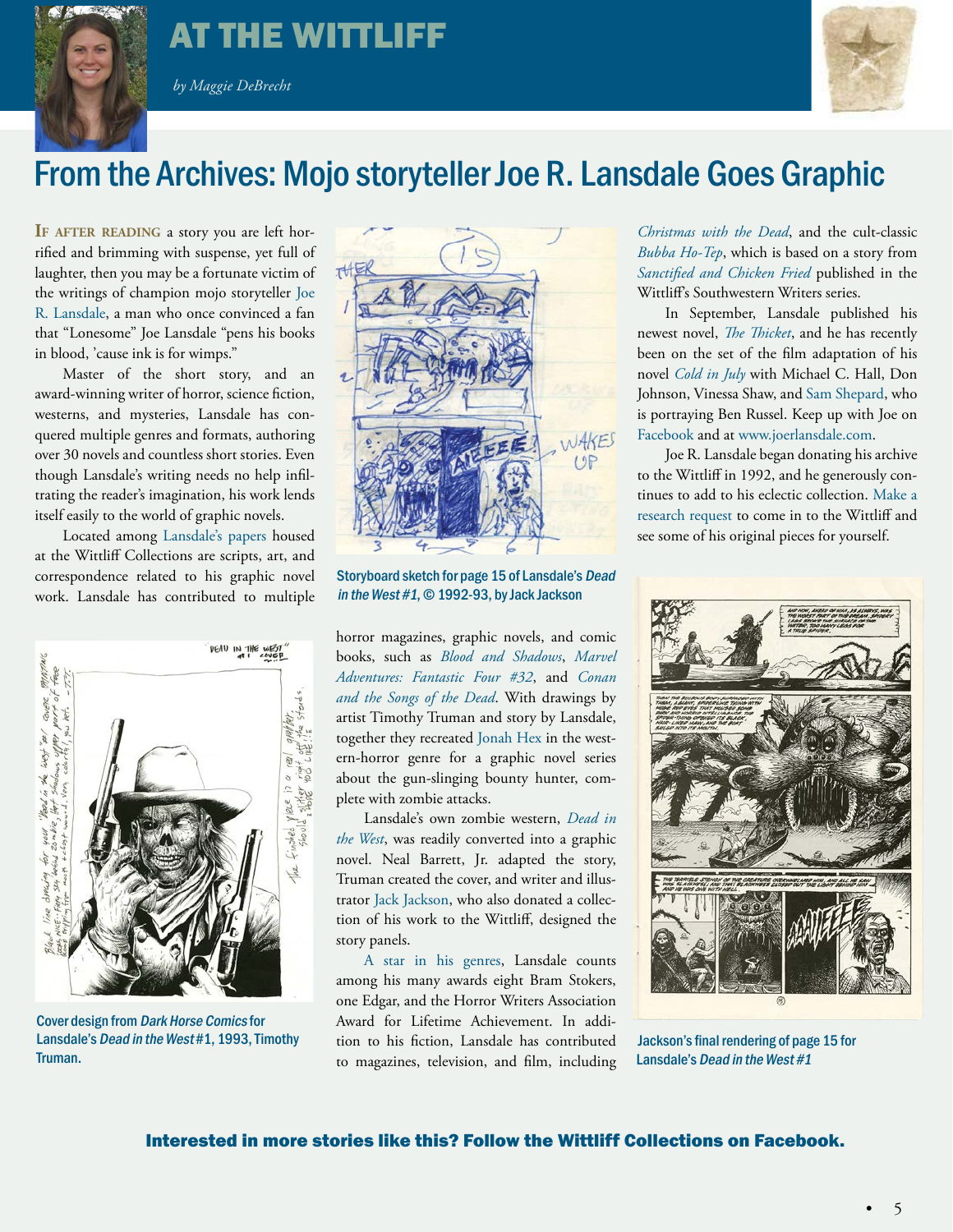

# <span id="page-5-0"></span> *Meet Our Staff*

 *by Kay Hetherly*

#### Robert Gutierrez, Head MMR Unit Assistant: "A lot goes into that book being in your hand."

**ROBERT GUTIERREZ GETS** visibly excited about cataloging. The Media and Monographic Resources (MMR) unit he heads catalogs books, educational kits, DVDs, and other media materials. The way an item is described by catalogers, put into the system, and tagged leads to you being able to find it on the shelf and take it home. And Robert likes helping to make that happen.

Robert is especially proud of his team's quick turnaround time. When a new item comes into the unit, they are able to do all the necessary cataloging and physical processing and get the item on our shelves and available to you within a week. Robert's team is also rather famous among library staff for their speediness. Here's a scenario to illustrate:

You find a book you want by searching Alkek's online catalog. Under "Current Status," you see the message "IN CATALOGING." That means we do have the book, but it's still behind the scenes waiting to be cataloged and prepared for shelving. But you need it now!



You're in luck. Just click the "Request" button and here's what happens: A "rush" email pops up on the MMR team members' computers. That's when "everybody in the unit comes alive," says Robert. They begin searching various book carts, and when they find the book, it's quickly cataloged, stamped, and turned over

to Gina at the Circulation/Reserve desk, who shoots you an email to say your book is ready and waiting for you on the hold shelf. "We do our best to get it out there," says Robert, and that is accomplished within a day usually, sometimes within an hour or two.

Robert remembers one "rush" story especially well. It was close to 4:00, almost closing time, when the rush email popped up on his computer. A patron needed a thesis that was in cataloging. By 4:10 it was processed and on the hold shelf. A hard day's work done, Robert headed down the hill to Showdown, where he sat drinking a beer and reading. Then, he noticed the guy next to him was also drinking a beer and reading. He was reading the thesis Robert had just processed.

You may not see Robert and his gang in the library since they work mainly behind closed doors, but you can be sure that if you push the request button, they will, in Robert's words, "get it done."

| 100<br>RA<br><b>Book</b> | <b>Reviews</b><br>& More | Evidence-based practice for health professionals : an interprofessional approach / Bernade<br>Howlett, Bernadette.<br>Burlington, MA: Jones & Bartlett Learning, c2014. |          |                       | <b>Save to List</b><br><b>Request</b> |
|--------------------------|--------------------------|-------------------------------------------------------------------------------------------------------------------------------------------------------------------------|----------|-----------------------|---------------------------------------|
|                          |                          | Location                                                                                                                                                                | Call No. | <b>Current Status</b> |                                       |
|                          |                          | <b>General Collection, Floors 5-7</b>                                                                                                                                   |          | <b>IN CATALOGING</b>  |                                       |

#### Mini Research Sessions in Alkek's New Instant Theater Space

 Sign up or just join in. The Instant Theater is located behind the central staircase on Alkek's main floor. Check for upcoming sessions on our [Workshops page](http://www.library.txstate.edu/help/workshops.html).

Here are a few popular session topics:

Facebook Privacy Settings

Finding Playscripts & Using Playfinder Indexes

Introduction to Start Your Research



Terrence Edwards, Instruction Librarian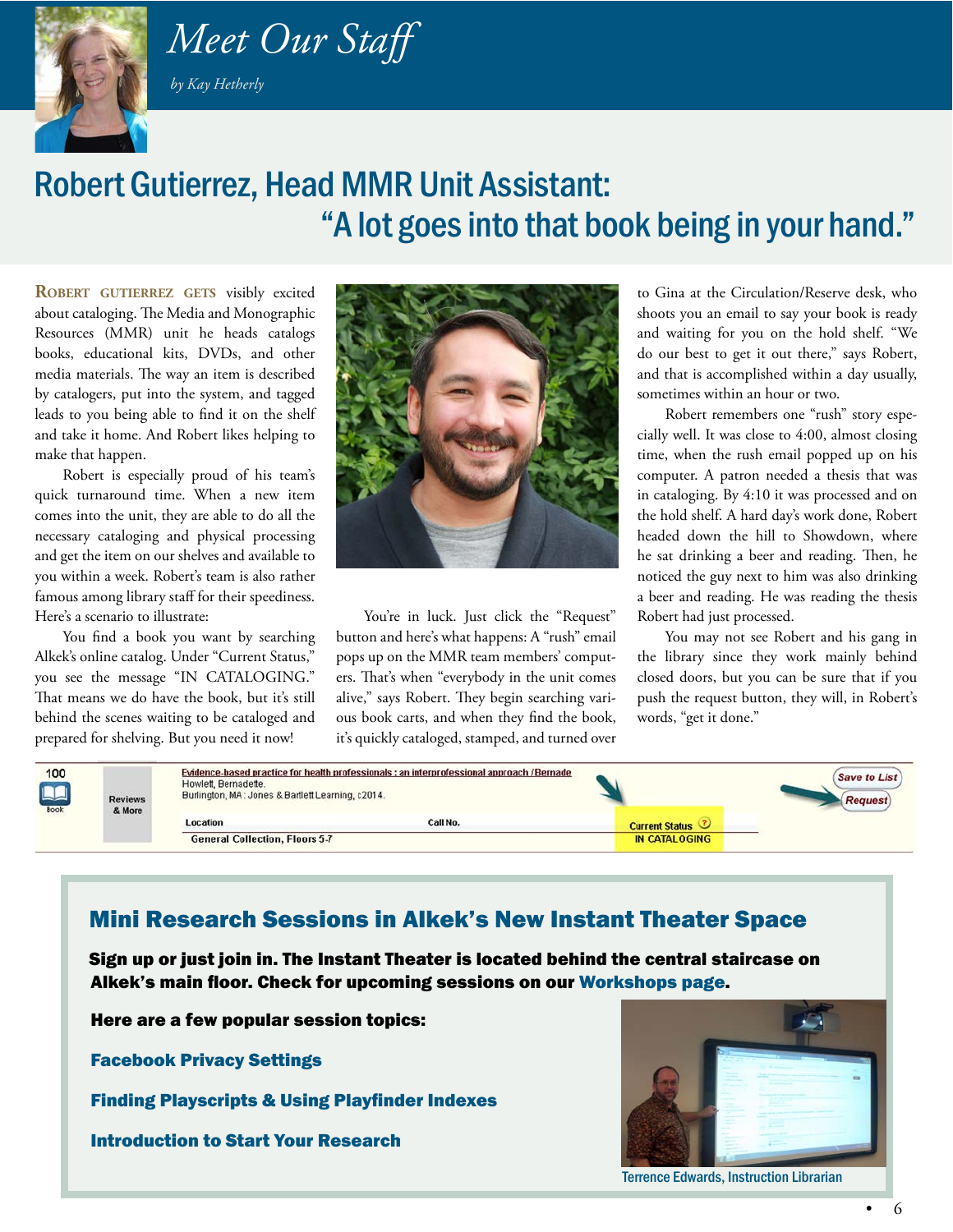#### SPECIAL FINALS EVENTS AT ALKEK

 *by Kay Hetherly*

<span id="page-6-0"></span>

### Get Your Woof On 2: Therapy Dogs Return to Alkek for Finals

BY POPULAR DEMAND, therapy dogs are coming back to Alkek to help students de-stress during final exams. We have some exciting changes this time around, including more dogs and two locations in Alkek, not just one.

If you participated last spring, you'll find us in the same place, behind the central staircase, on Alkek's main floor. This is our new Instant Theater space, and we're putting together a playlist of fun dog pictures and videos to play on the new screen during the event. Like last time, there will be two dogs in this area for two hours per day, but this time we will have a changing of the dogs on the hour. In addition, our friends at SLAC have offered to host one dog per hour in their space on Alkek's 4<sup>th</sup> floor during the same time. So that makes a total of six different dogs each day! Watch these two spaces for a poster showing participating dogs and times as the date gets closer.

This semester, we will partner with a new therapy dog group, Divine Canines of Austin.



Bailey wants to love you **Facebook**, too.

Our partner last spring, Pawsitive Energy Pet Partners, has disbanded since the organizers, Julie and Kevin Romig from the Geography Department, took a job opportunity in another state. We'll miss them as well as Rufus, Bitsa, and the rest of the Pawsitive pack, but our new partner has its own "divine" gang that we know

you'll love.

Max Woodfin, Executive Director of Divine Canines, and other human members of the group will also be here. If you want to know more about therapy dogs or if you're interested in what it takes to become a therapy dog team, they will be happy to answer your questions. Please join us at Alkek and welcome them to Texas State.

But before that, visit the [Divine Canine](http://www.divinecanines.org/our_canines.php)  website to see some of the dogs coming to help you get your woof on during finals. You can follow our event updates on [Twitter](%20https://twitter.com/alkeklibrary) and

 **WHEN: December 6 (10 a.m. to 12 p.m.) December 9 (12 p.m. to 2 p.m.) December 10 (1 p.m. to 3 p.m.) WHERE: Alkek Library Instant Theater area, 2nd floor and SLAC, 4th floor**